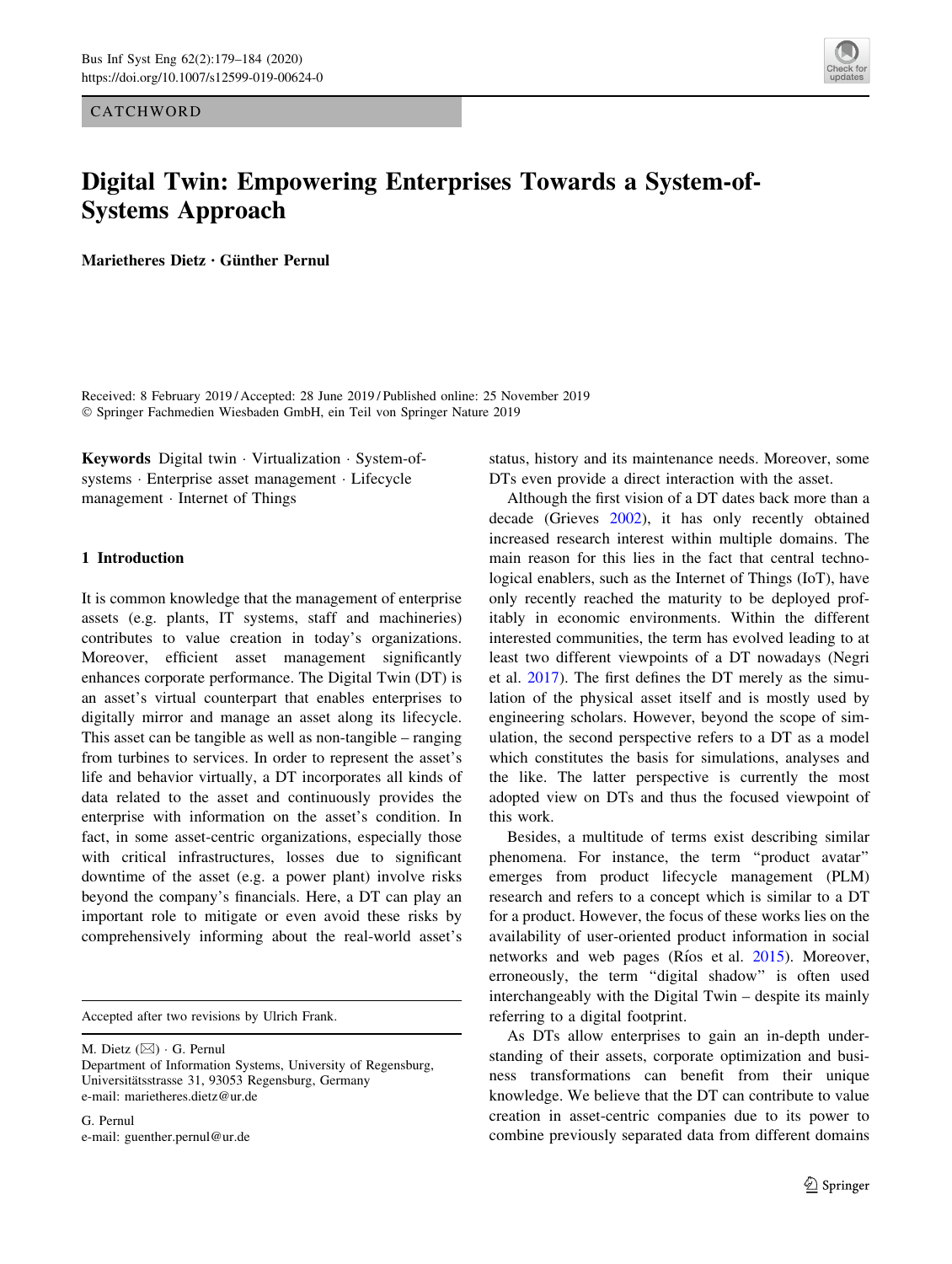<span id="page-1-0"></span>along the asset's lifecycle (see Sects. 2, [3](#page-2-0)). The DT is, in fact, a proactive digital approach introducing a next step in digitalization. Additionally, BISE scholars recently elected the DT as a central and important technological trend for the community (van der Aalst et al. [2018\)](#page-5-0). However, at present, the concept is still in its infancy as various challenges have yet to be mastered (see Sect. [4](#page-4-0)) in order to put the DT meaningfully into practice. Hence, to provide profound ideas for practical operation, business and information systems engineering (BISE) scholars need not only to consider this paradigm, but also better understand its key components, its underlying mechanisms and the challenges entailed. Thus, this catchword article aims to pave the road for research by defining key characteristics of a DT, presenting the DT as a paradigm enabling a system-of-systems, demonstrating its potential application fields as well as future research challenges. Although the DT paradigm can also be applied in societal and private contexts, the following primarily concentrates on DT potentials in a business-centric view.

## 2 Key Characteristics of a Digital Twin

To infer the key characteristics of the DT paradigm, a DT's competences are considered. In general, DTs are capable of monitoring, and can be further enhanced with control, over optimization to autonomy capabilities. To enable these competences, DTs require specific building blocks and need to be integrated into corporate environments. Thus, Fig. 1 illustrates the paradigm of a DT. In the following, we first describe the general parts involved in the DT concept. Afterwards, we proceed to explain the building blocks as the inner part of a DT.

- Enterprise asset: An object, subject, system (tangible), or process (non-tangible) relevant to the enterprise, commonly contributing to corporate benefit. Each asset evolves along its lifecycle. A tangible enterprise asset might not physically exist in its first lifecycle phases as well as in the last phase of its lifecycle.
- Asset lifecycle: The lifecycle the enterprise asset evolves along. The number of lifecycle phases varies from asset to asset. Thereby, the first phase generally represents the idea of creating the asset and the final phase constitutes the end of its existence. Each lifecycle phase produces relevant information about the asset and therefore, third parties, such as partners, can be involved.
- Data sources: The providers of data about the enterprise assets. Data sources can be of any type (e.g. sensors, enterprise systems etc.). Thereby, they can differ between the lifecycle phases, and even belong to an involved third party.



Fig. 1 The Digital Twin paradigm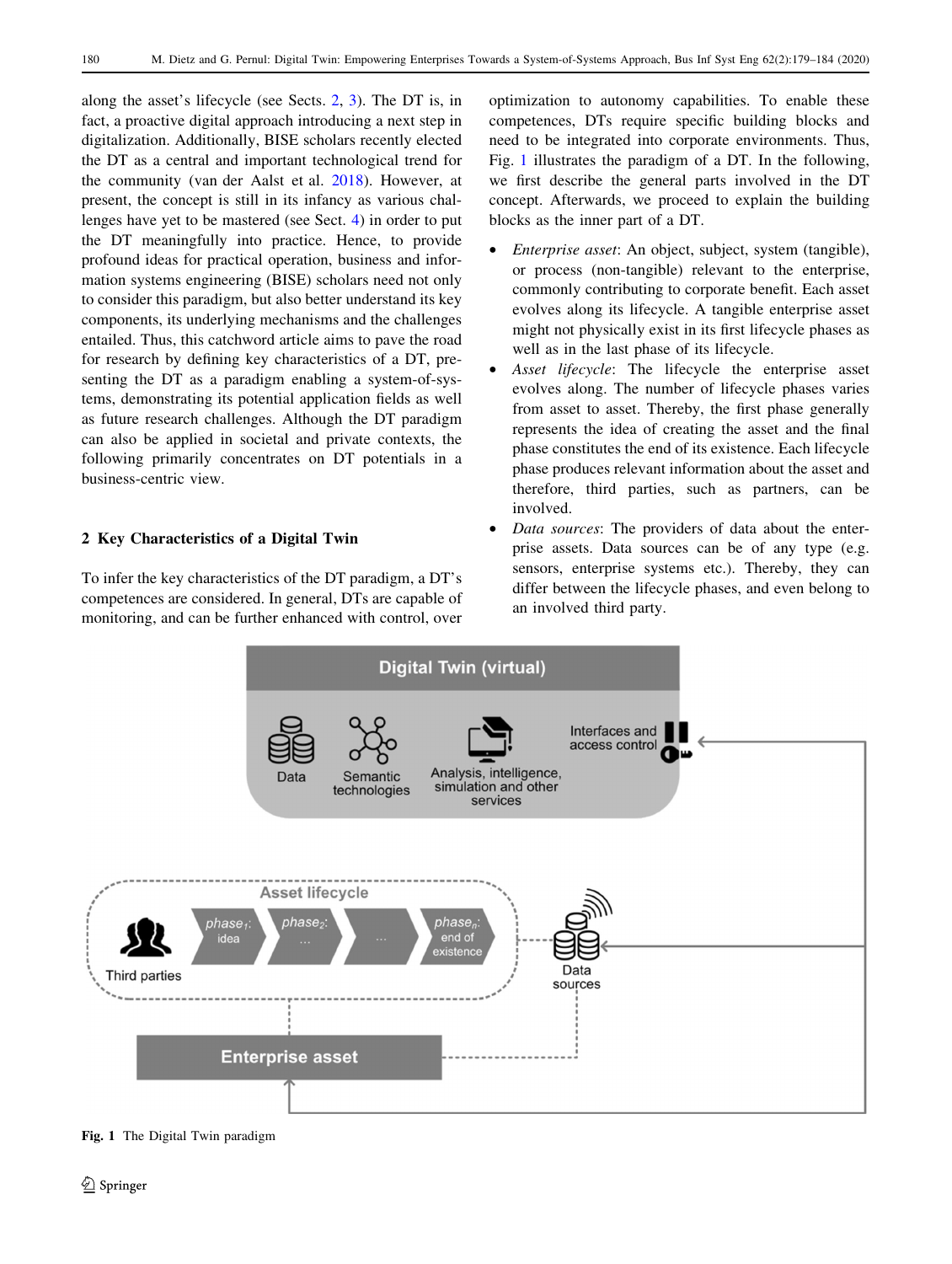<span id="page-2-0"></span>*Digital Twin (virtual)*: The virtual counterpart to the specific enterprise asset. The DT might exist even after the asset has ceased to exist for documentation purposes. It enables data integration and sharing across the lifecycle phases, resulting in a continuous learning process. It may even be embedded in the physical asset itself or deployed on the cloud or an edge computer (Boschert et al. [2018](#page-5-0)).

DTs are no monolithic data models, but include different aspects of digital representations, functionalities and even interfaces. The following four building blocks make up a DT (see Fig. [1](#page-1-0)):

- Data: Data in various forms (static, dynamic, functional, behavioral, environmental, sensor-based, from handbooks/manuals etc.) relevant to virtually represent the asset.
- Semantic technologies (Schroeder et al. [2016](#page-5-0); Boschert et al. [2018\)](#page-5-0): Technologies describing the relations between data elements to infer their context, unerstand their meaning and thus, derive utility for later analyses.
- Analysis, intelligence, simulation and other services (Rios et al.  $2015$ ; Boschert et al.  $2018$ ): Software enabling search, supporting different analyses, intelligence and other services ranging from simple monitoring to autonomy. Thereby, the extent of the functionalities varies. For monitoring purposes, 3D models (e.g. CAD models) are commonly incorporated and sensor data is often visualized in dashboards for control of the real-world asset. Analyses of past situations, simulations<sup>1</sup> of possible alternatives and further predictive maintenance techniques offer asset optimization. Sometimes self-healing mechanisms are instituted that operate autonomously.
- Interfaces and access control (Schroeder et al. [2016](#page-5-0); Boschert et al. [2018](#page-5-0)): Mechanisms to mediate between the virtual and the real world, enable data sharing and synchronization. Especially the bi-directional connection between the real-world asset and its twin provides a novel opportunity not only to report real-world data to the twin, but to send commands from the twin towards its real-world counterpart for its optimization.

However, there are also other perspectives on the paradigm's characteristics. For instance, in the manufacturing area Tao et al. [\(2018](#page-5-0)) suggest a DT to be a combination of the product (physical asset), its virtual counterpart and the connected data. In contrast, Uhlemann et al. [\(2017](#page-5-0)) see the DT as an enabler to realize Cyber Physical System (CPS) that is divided into system layer, data layer, and information and optimization layer. The latter points towards another characterization of the concept that focuses on the data lifecycle: In DTs data is mostly gathered by sensors and the assets they describe (e.g. production systems with CPSs). It is then commonly transferred via IoT technologies and processed by fine-granular and real-time capable simulations, data analytics and the like (Uhlemann et al. [2017](#page-5-0)). As the DT is an asset-centric concept, the described key characteristics put the emphasis on its representational character, and considering this view, we derived the building blocks as given in Fig. [1.](#page-1-0)

To conclude, the term "Digital Twin" may be conflictual. According to the Oxford dictionary the term ''twin'' refers to ''Something containing or consisting of two matching or corresponding parts'' (Oxford University Press [2019\)](#page-5-0). While it fits in terms of the DT being the corresponding virtual counterpart to the real-world asset, the digital part may nevertheless exist after the end of existence of the real-world part and of course, be of different capabilities and granularity by contrast with its realworld counterpart. Therefore, the term "twin" might on the one hand be useful to catch this phenomenon in a metaphorical way. On the other hand, it can be quite misleading as one might expect twins to be rather identical.

## 3 With Digital Twins Towards a System-of-Systems Approach

As stated above, DTs may have different dimensions depending on their context of application. Therefore, they can be divided into multiple perspectives. Note that this does not contradict the universal principle of having only one digital counterpart per asset. At first, a DT exhibiting the characteristics shown in Fig. [1](#page-1-0) can be referred to as basic DT. Complex DTs embed sub-DTs and thus represent a composition consisting of basic DTs or other complex DTs. For instance, consider a simple conveyor belt (complex DT) that consists of smaller components (e.g. motor, PLC) that themselves are represented by *basic* or *complex* DTs. Furthermore, DTs may be categorized into different types, i.e. "moving", "outdoor", "engine" (typed DT). In doing so, a DT referring to a human is referred to as a special type, the personal DT. Every typed DT can thereby either be a complex or basic DT. Likewise, similar DT instances might be derived from a reference-DT (fleet management<sup>2</sup>). An example is a wind park consisting of

 $\overline{1}$  To impart a common understanding, a DT can include emulation and simulation functions. For instance, the DT in the work of Eckhart and Ekelhart ([2018\)](#page-5-0) emulates a real-world counterpart and provides a simulation environment for testing safety and security rules of the real-world counterpart.

<sup>&</sup>lt;sup>2</sup> Considering that the asset can carry the digital representation of its type, the establishment of suitable reference systems (models) in which important types are described would be beneficial.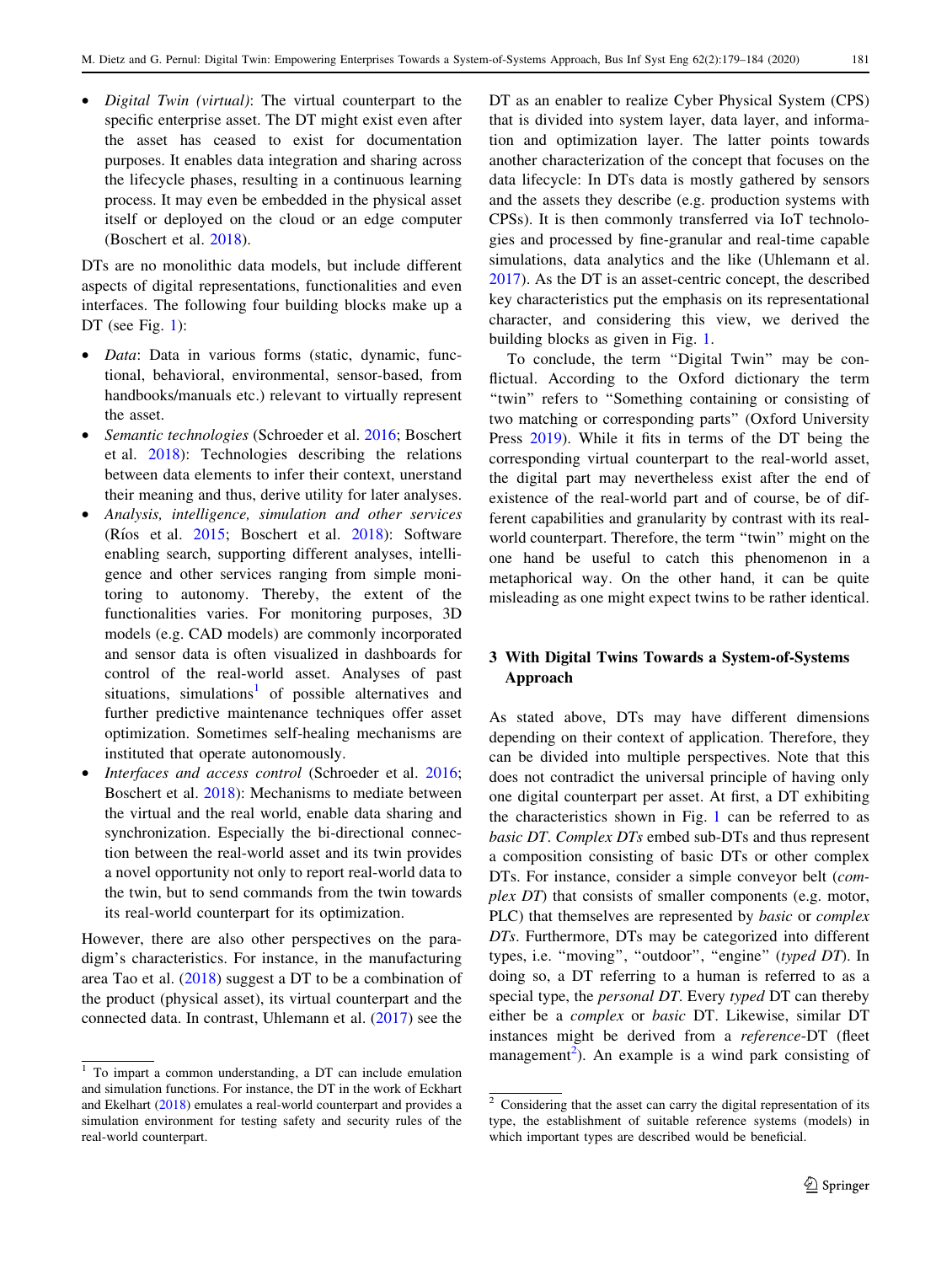multiple, similar windmills. Here, each windmill produces its own data and thus needs to be monitored by its own DT. However, a reference-DT that describes a windmill in general (blueprint) might exist, from which each windmill instance is derived. Expanding beyond a single company's scope towards a notion of a network of companies, the foundation for autonomously cooperating DTs that originate from different home domains is laid.

Generally, by connecting an object with further related objects, their functionality is enhanced and a system originates (Wortmann and Flüchter  $2015$ ). Furthermore, the consolidation of multiple, previously discontiguous systems offers a system-of-systems approach, which provides the opportunity to fade out company boundaries and promote networking, in order to overthrow competitive dynamics (Porter and Heppelmann [2014\)](#page-5-0). By linking corporate DTs, systems emerge which in turn can be linked to establish a system-of-systems approach. Figure [2](#page-4-0) illustrates this idea exemplarily. In this example we consider the system of a power plant, which includes various complex DTs (e.g. windmills) and their sub-DTs (e.g. wind turbines). Moreover, this system is connected to other systems, such as to the supply chain system delivering materials and the like, or to the power distribution system, containing assets like transmission towers. By combing these systems through their DTs, a system-of-systems approach is realized. On a more detailed level, DTs or their sub-DTs can be connected in a spatio-temporal manner (Canedo [2016\)](#page-5-0) to indicate a real-world connection. For instance, consider a car being filled up at a gas station, where the DT of the car is virtually connected with the fuel dispenser of the gas station. As soon as the car is filled up, the relation disappears. In a nutshell, DTs manage assets along their lifecycle and thus support the management of the system-of-systems containing these. It is further vital to highlight the relations between the assets, which boost efficiency as optimization can be performed globally at a system-of-systems level. Thus, the DT constitutes more than just a novel technology – it may become a real game changer.

Certainly, the DT paradigm applies in multiple domains. The industrial domain, including Industrial IoT, smart factories and Industry 4.0, is not only a very suitable area for the DT concept, but also the most advanced domain regarding its realization. For instance, General Electric (GE) already counts about 551,000 DTs referring to products, part of products, processes and systems in late 2017 (Saracco [2018\)](#page-5-0). It also offers the ''world's first digital wind farm"<sup>3</sup> including DT technology. Another industrial example is Tesla, which applies the DT paradigm to its cars: every car reports its experience on a daily basis, which further serves simulation in the DT to detect anomalies and propose corrective measures (Saracco [2018](#page-5-0)). Also, commerce is an area where DTs can achieve efficiency gains. The digitalization of a shop floor, for example, allows the enterprise to manage sub-parts (e.g. shelves) in correspondence with the global system of the shop floor and even the interdependence to other systems such as the supply chain. Moreover, the real-world counterpart must not necessarily be tangible, also processes can be assets monitored by DTs such as shown in Meroni and Plebani ([2018\)](#page-5-0). Furthermore, DT implementation can foster social and governance areas equipped with IoT, such as smart cities (Saracco [2018](#page-5-0)). Besides, DTs can also support individuals (personal DT). For instance, the trend "quantified self" $4$  refers to individuals gathering as much quantitative information about themselves and their daily lives as possible – mostly with the help of technology. A realworld example is the "most connected human on earth"<sup>5</sup>, for whom up to 700 sensors daily gather his physical condition, activities etc. A DT could combine these data sources and manage the physical condition virtually. This leads also towards medical healthcare, where currently a lot of effort is put into DTs. For instance, a major German engineering company established a blueprint of a DT representing a human heart by using MR, ECG measures and massive data sets next to complex algorithms to enable planning, prediction of recovery of medical procedures.<sup>6</sup> In the future, the creation of an individual's own digital heart could be based upon that blueprint. Moreover, in the longterm view, the complete human body with its organs, its inner cellular constitution etc. will be represented by a DT. Hereby, again reference-DTs can deliver the general structure of the organs, from where the individual's organs are derived, enhanced with data of the individual (e.g. ECG, medication plan, diseases) and further customized. In addition to the representation of individuals, DTs can also support the optimization of medical and organizational workflows, or even entire hospitals. Combining these two applications towards a system-of-systems approach, a variety of scenarios can be simulated and their effects on process efficiency can be presented without great expense. Especially the U.S. market is adopting the technology, e.g. through introduction of DT technology in a new facility at the Medical University of South Carolina (MUSC) Shawn Jenkins Children's Hospital and at the Pearl Tourville Women's Pavilion to predict workflows, propose optimizations, to forecast the impact of changes and health

<sup>3</sup> [https://www.ge.com/renewableenergy/wind-energy/technology/digi](https://www.ge.com/renewableenergy/wind-energy/technology/digital-wind-farm) [tal-wind-farm](https://www.ge.com/renewableenergy/wind-energy/technology/digital-wind-farm).

<sup>4</sup> [http://www.quantifiedself.com/.](http://www.quantifiedself.com/)

<sup>5</sup> [http://www.chrisdancy.com.](http://www.chrisdancy.com)

<sup>6</sup> [https://www.siemens-healthineers.com/de/press-room/press-videos/](https://www.siemens-healthineers.com/de/press-room/press-videos/im-20181204001shs.html) [im-20181204001shs.html](https://www.siemens-healthineers.com/de/press-room/press-videos/im-20181204001shs.html).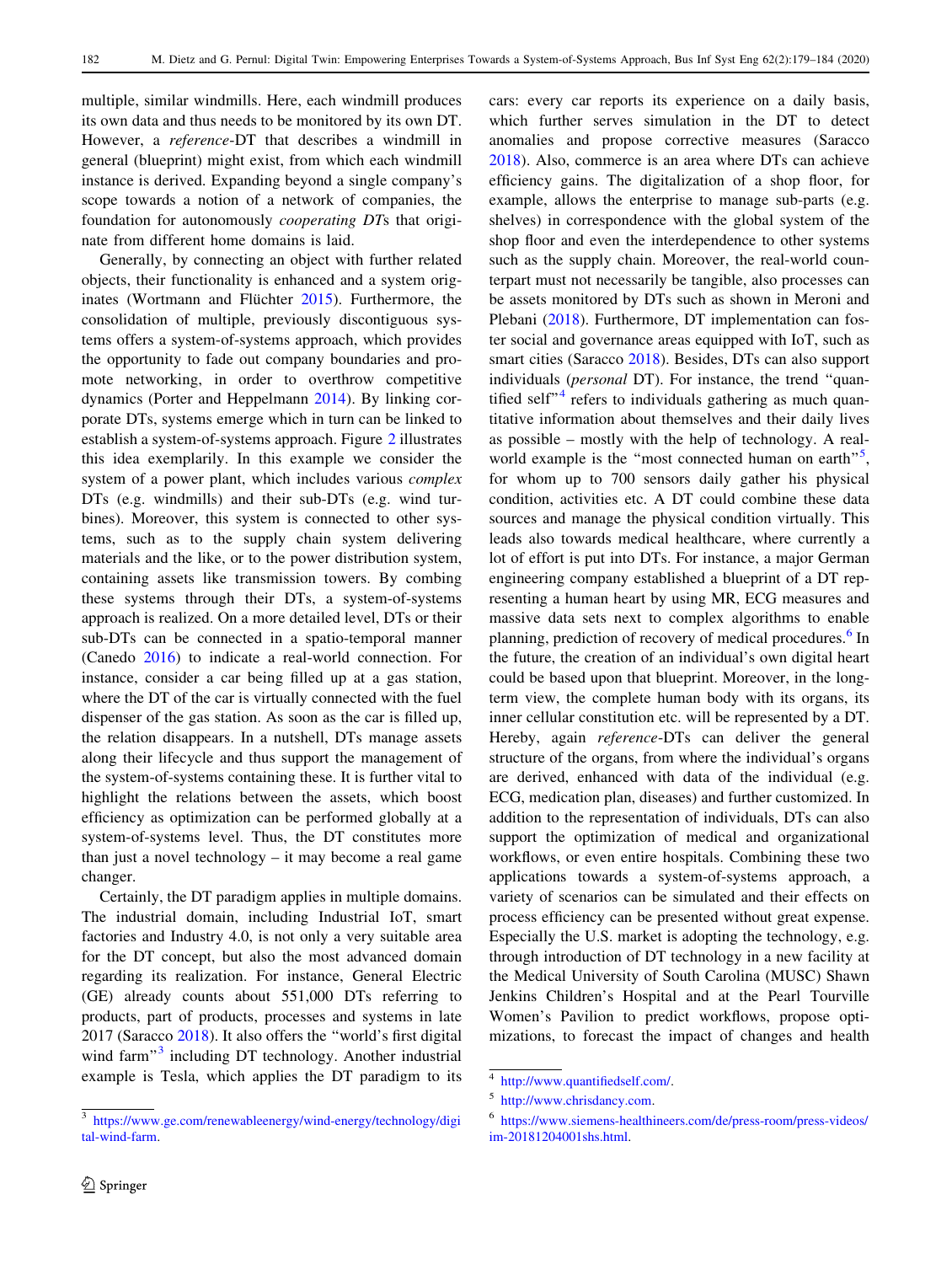<span id="page-4-0"></span>

Fig. 2 A system-of-systems approach by networking systems and their DTs (based on Porter and Heppelmann [2014](#page-5-0))

innovations.<sup>7</sup> Clearly, domains of all verticals and among different use cases can benefit from the DT.

### 4 Challenges and Future Directions

DTs create substantial economic and organizational power for firms. However, while the paradigm broadens its application domains in the business world, challenges from technical as well as business perspective emerge. The following illustration of challenges will hopefully initiate fruitful discussions among BISE researchers in order to solve some fundamental problems in the area of DTs. Thereby, the issues are categorized in technical and corporate challenges. Finally, prospective research areas are listed.

DTs require substantial *technical efforts* from firms. Especially the incorporation of heterogeneous data requires further progress. For instance, the standardization in data acquisition needs to be accelerated (Uhlemann et al. [2017](#page-5-0)). Also, issues with real-time data have to be focused on. For instance, the manual acquisition of real-time data has to be automated to enable the collection of full historical data instead of snapshots (Uhlemann et al. [2017](#page-5-0)). Another great technical burden is the current decentralization. Interfaces, connections and the like need to be developed to enable a more holistic approach. Moreover, security concerns have to be addressed. This includes version management and compatibility checks of the DT versions to ensure data integrity as well as access management to allow third parties to access (parts of) the virtual twin.

At different levels, corporate challenges remain. While operational challenges mostly overlap with the technical challenges, the DT potentially implies major economic and organizational transformations at a strategic level. The strategic decision of DT implementation focuses on but is not limited to the degree of asset-centralization of an organization. The study of Klostermeier et al. ([2018\)](#page-5-0) shows that the DT paradigm qualifies for different enterprises in multiple application scenarios to various implementation degrees. Hence, the degree of reflecting the realworld asset varies depending on the use case. Consequently, this poses yet another corporate challenge in terms of depth of detail and granularity. Moreover, the study indicates that at present, the term "Digital Twin" can be misleading as it is applied for slightly different phenomena in different areas (Klostermeier et al. [2018](#page-5-0)). Entangled with the complexity of DTs, a further strategic decision bases on the tradeoff between the cost of an asset versus the cost of the DT and its data granularity (e.g. by including sensors). However, with the general decrease in storage and sensor cost, the implementation of DTs tends to become more attractive. Moreover, the emergence of novel business models, including such where the organization does not possess the asset but provides the service of

<sup>7</sup> [https://www.wallstreet-online.de/nachricht/10822802-musc-and-sie](https://www.wallstreet-online.de/nachricht/10822802-musc-and-siemens-healthineers-form-strategic-partnership-to-disrupt-and-reshape-health-care-delivery/all) [mens-healthineers-form-strategic-partnership-to-disrupt-and-reshape](https://www.wallstreet-online.de/nachricht/10822802-musc-and-siemens-healthineers-form-strategic-partnership-to-disrupt-and-reshape-health-care-delivery/all)[health-care-delivery/all.](https://www.wallstreet-online.de/nachricht/10822802-musc-and-siemens-healthineers-form-strategic-partnership-to-disrupt-and-reshape-health-care-delivery/all)